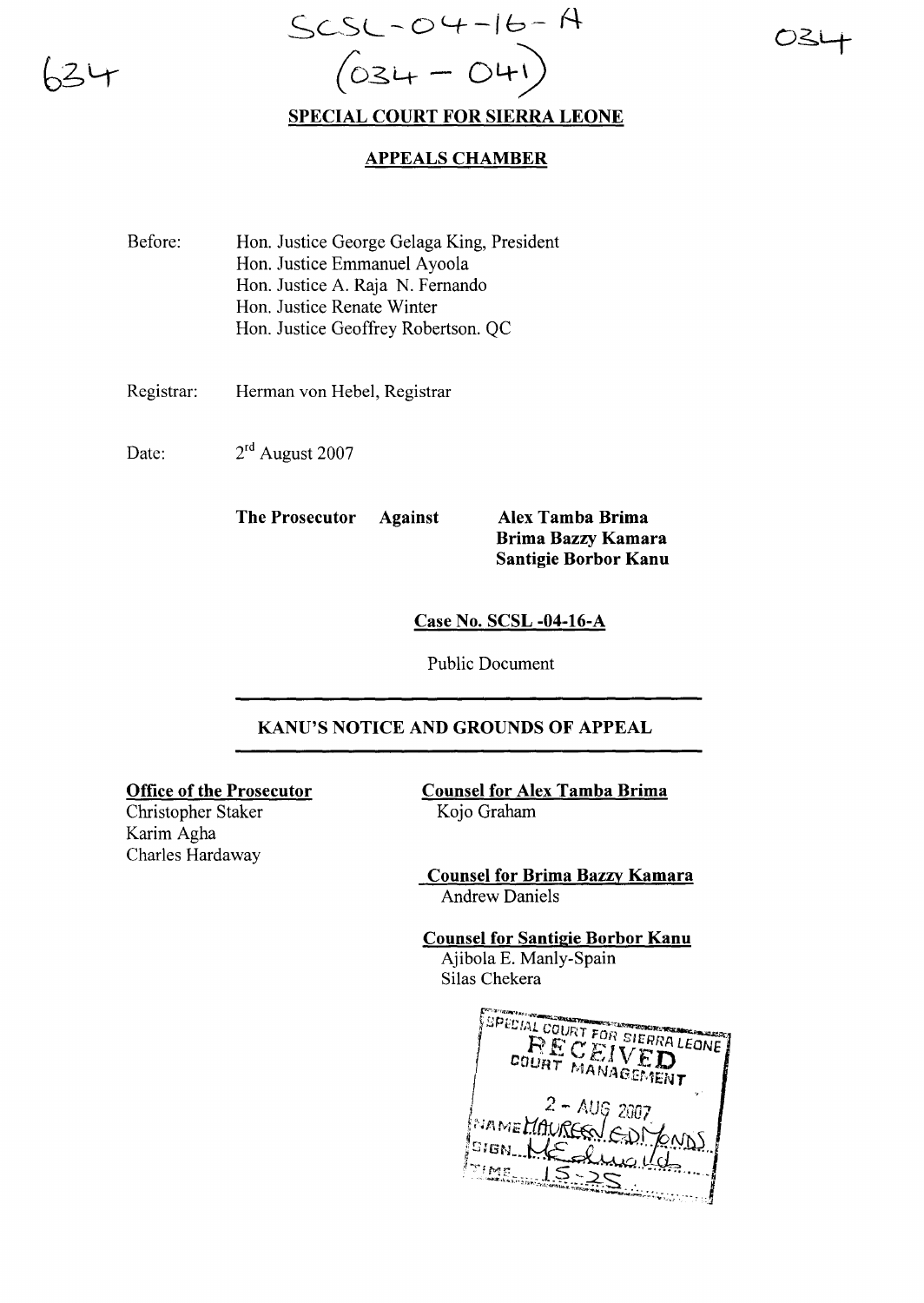## **A. INTRODUCTION**

Pursuant to Article 20 of the Statute of Special Court ("the Statute") and Rule 108(A) of the Rules of Procedure and Evidence ("the Rules"), the **Kanu Defence** hereby files its Notice and Grounds of Appeal against the Judgment and Sentence of Trial Chamber II, pronounced on 20 June 2007 and rendered on the  $19<sup>th</sup>$  July 2007 (Registry page Nos. 21465-22096) in the Case of The Prosecutor v.Alex Tamba Brima, Brima Bazzy Kamara and Santigie Borbor Kanu.(Case No. SCSL-04-16-T) as revised pursuant to the corrigendum issued by the Trial Chamber on 19<sup>th</sup> July 2007 (Registry page Nos. 23025-23678)

The **Kanu Defence** provides Notice of the following Grounds of Appeal:

## **B. GROUNDS OF APPEAL RELATING TO CONVICTION**

#### GROUND ONE

## 1. **The 'Greatest Responsibility Requirement' - Chapter IX, paragraph 640 through 659 of the judgment**

- 1.1 The Trail Chamber erred in law, in its determination of the 'greatest responsibility requirement' under Article  $1(1)$  of the Statute. Its finding that this requirement did not establish a jurisdictional requirement but was merely a guide to prosecutorial discretion does not reflect the intention of the legislators of the Statute manifested in the elaborate discussions preceding the drafting of the Statute.
- 1.2 The legislators of the Statute deliberately sought to limit the number of suspects before the court and conceived the greatest responsibility test as a jurisdictional requirement, *sine qua non* to any finding of guilt under the Statute. Had the Trial Chamber properly interpreted this provision, it would have 'acquitted' the Appellant for want of jurisdiction.
- 1.3 Alternatively, if the Trail Chamber would have found that the Appellant meets the jurisdictional threshold, it would not have entered a guilty verdict on any of the crimes charged under Article 6(1) of the Statute to the extent that the Appellant "committed" those crimes in person given that the greatest responsibility requirement instructed the court to look at the overall culpability of the accused person by virtue of his leadership role, within the context of their entire civil war beginning 30 November 1996. Any conviction entered on the basis that the Appellant committed the crimes, *in person,* must therefore be quashed and only be considered as aggravating in relation to sentencing.

#### GROUND TWO

2. **Pleading Principles When Mode of 'Committing' is Alleged - Paragraph 45 through 95 of the judgment** 

*SCSL-04-16-A The Prosecutor* v. *Brima, Kamara, Kanu* 2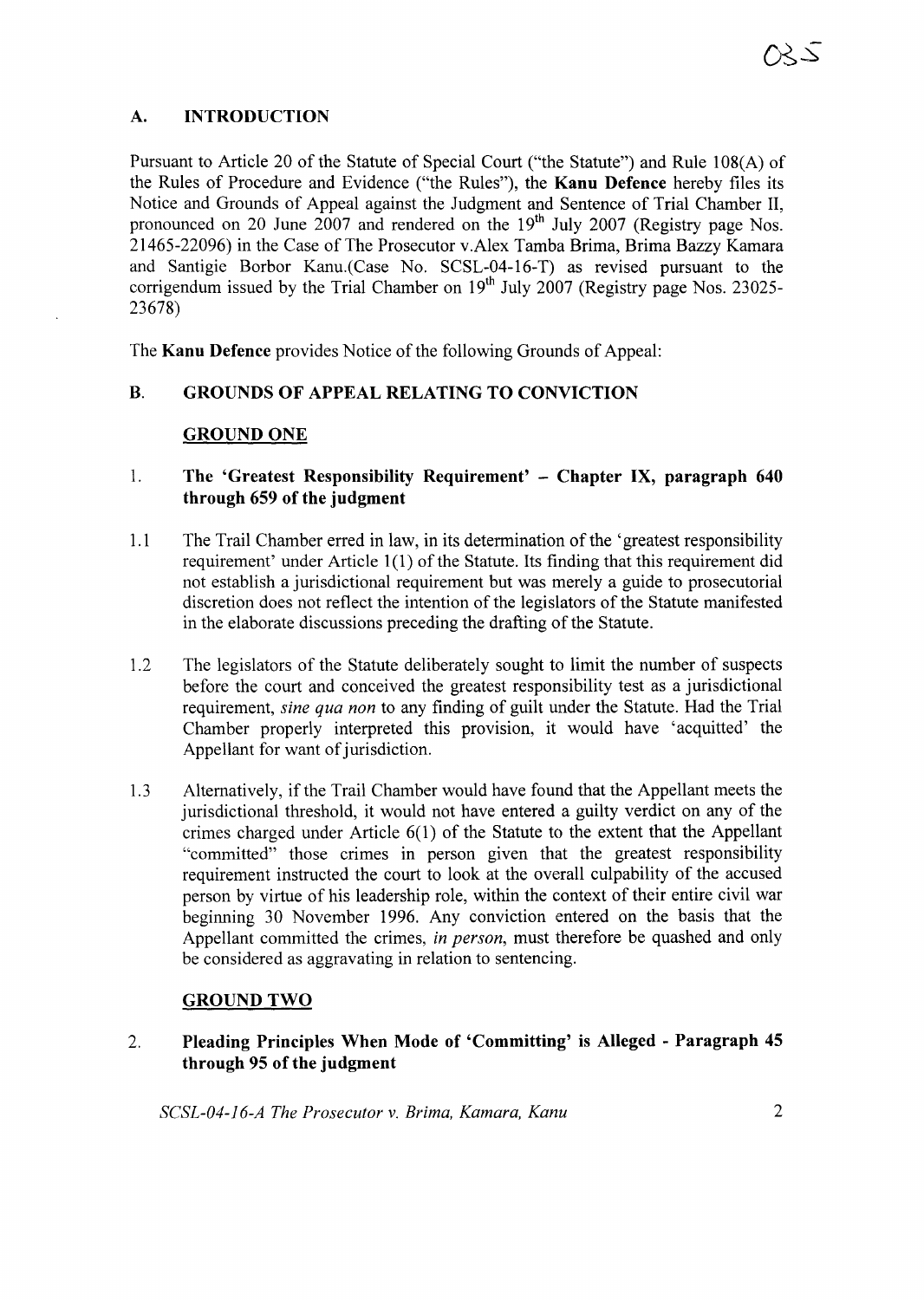- 2.1 In respect of the allegations relating to criminal liability under Article  $6(1)$ , to the extent that the Appellant, *in person,* committed the crimes alleged in the
- 2.2 Indictment; having found that the Indictment was defective in that it did not sufficiently disclose particulars of the Accused's involvement *in person* (paragraph 53), the Trial Chamber erred in law in finding that such defect was cured by Prosecution's evidence of material facts not pleaded in the Indictment, which the Defence did not object.
- 2.3 The Trial Chamber erred in concluding that the Defence's failure to object to the 'extraneous' evidence amounted to a waiver, given the complexity of the case and the multiplicity of charges the Appellant was facing. The Trial Chamber failed to appreciate that this evidence would have been relevant to the Prosecution's case in other respects and therefore to that extent admissible.
- 2.4 Further, in order to avoid an injustice to the Appellant, the Trial Chamber erred in law in drawing such an adverse inference without firstly establishing that the omission was a deliberate defence tactic. On the basis of the foregoing, any conviction against the Appellant under Article 6(1) of the Statute, to the extent that he committed the crimes *in person* must therefore be quashed.

## **GROUND THREE**

## 3. **Evaluation** of Witnesses' **Evidence**

The Trial Chamber generally erred in law and fact in its evaluation of the evidence before it. The Trial Chamber generally preferred Prosecution's evidence and only credited the evidence adduced by the Defence where it coincided with that of the Prosecution. The Trial Chamber's entire evaluation of the evidence therefore materially prejudiced the Appellant and must be reviewed.

## GROUND FOUR

#### 4. **Evidence of Accomplice Witnesses**

- 4.1 The Trial Chamber generally erred in law and fact in overly relying on the inconsistent and sometimes uncorroborated evidence of witnesses implicated in the commission of the crimes alleged in the Indictment, in particular George Johnson, TFl-334 and Gibril Massaquoia.
- 4.2 The Trial Chamber failed to properly evaluate the inconsistencies in the evidence of these witnesses given its prominence in the Prosecution's case. Where the evidence of either of these witnesses was uncorroborated, the Trial Chamber failed to caution itself appropriately as required by law.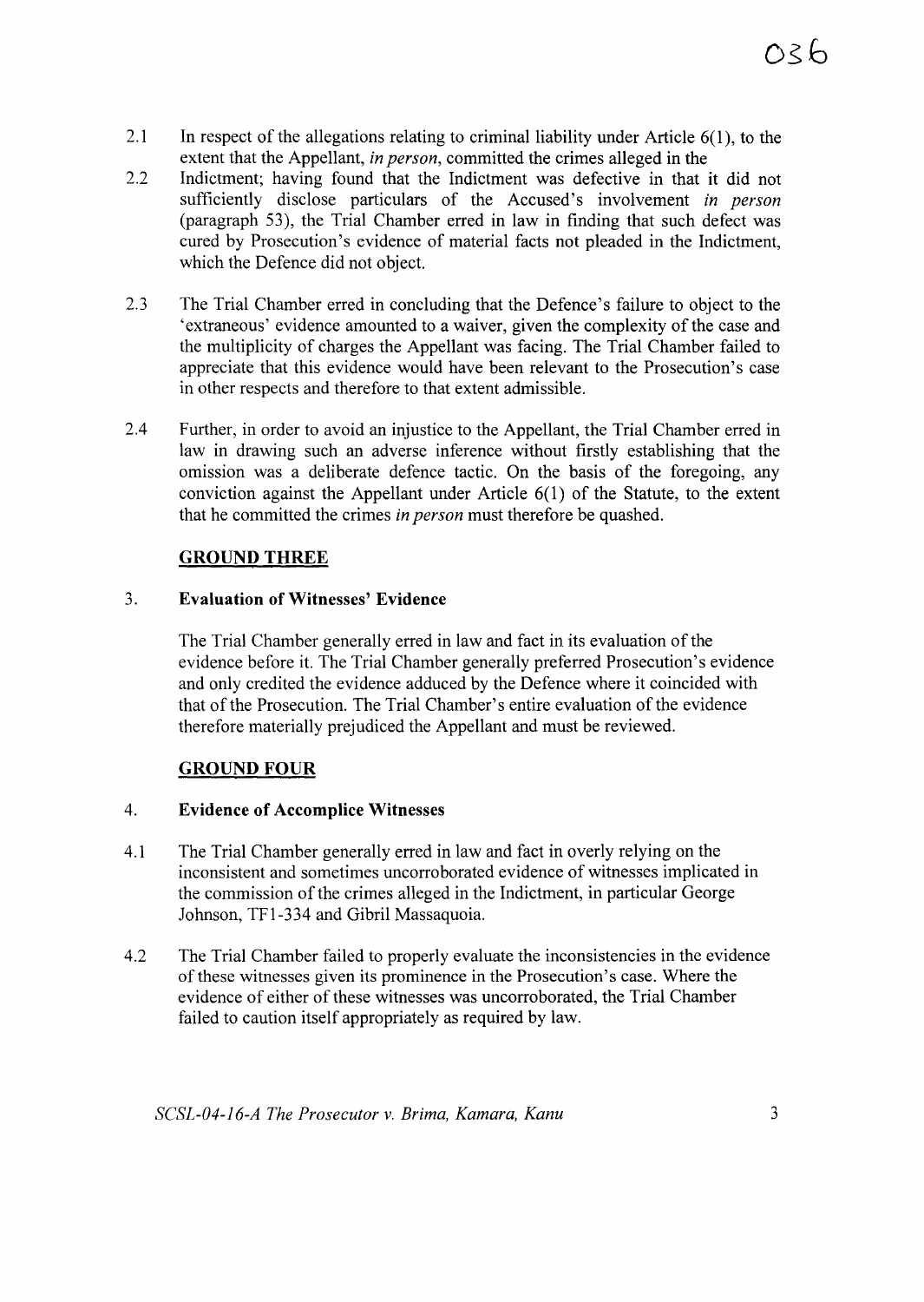4.3 More particularly, the Trial Chamber erred in law, in paragraph 125, in holding that the mere fact that "none of these Prosecution witnesses hald been charged with any crimes..." did not qualify their evidence as "accomplice evidence". These errors therefore invalidate the judgment to the extent of the Trial Chamber's reliance on the evidence of the named witnesses.

## GROUND FIVE

## 5. **Liability under Article 6(3) - Bombali District - paragraph 2034 through 2044 of the judgment**

The Trial Chamber erred in law in finding in paragraph 2044 that the Prosecution had established beyond a reasonable doubt that Appellant was liable as a superior under Article 6(3) for the crimes committed in Bombali District. In arriving at this decision the Trail Chamber erred in finding that the Appellant had effective control over the AFRC subordinates in the *entire* Bombali District (Paragraph 2040). (Emphasis added). The evidence on record, at best, merely showed that the Appellant shared concurrent responsibility with other superiors. All convictions under Article  $6(3)$  of the Statute entered against the Appellant in the Bombali District must therefore be quashed.

## GROUND SIX

## 6. **Liability under Article 6(3) - Freetown and the Western Area - paragraph 2065 through 2080 of the judgment**

The Trial Chamber erred in law and fact in finding in paragraph 2080 that Accused Kanu was liable under Article 6(3) for crimes committed in the Western Area in that the evidence adduced does not lead to a reasonable conclusion that he had effective control over his subordinates in the *entire* Western Area. His position, *de jure* or *de facto,* does not support this finding. The evidence on record, at best, merely showed that the Appellant shared concurrent responsibility with other superiors and only participated in the commission of *some* of the crimes in the Western Area. (Emphasis added). All convictions against the Appellant in the Western Area under Article  $6(3)$  of the Statute must therefore be quashed.

## GROUND SEVEN

## 7. **Mistake** of Law: **Crimes Relating to Child Soldiers (Article 4(c)** of the **Statute** - **paragraph 727 through 738 of the judgment**

Trial Chamber erred in law in dismissing the argument that the absence of criminal knowledge on the Appellant's part vitiated the requisite *mens rea* for the crimes relating to child soldiers. (Para 732; also see paragraph 1251). The

*SCSL-04-16-A The Prosecutor* v. *Brima, Kamara, Kanu* 4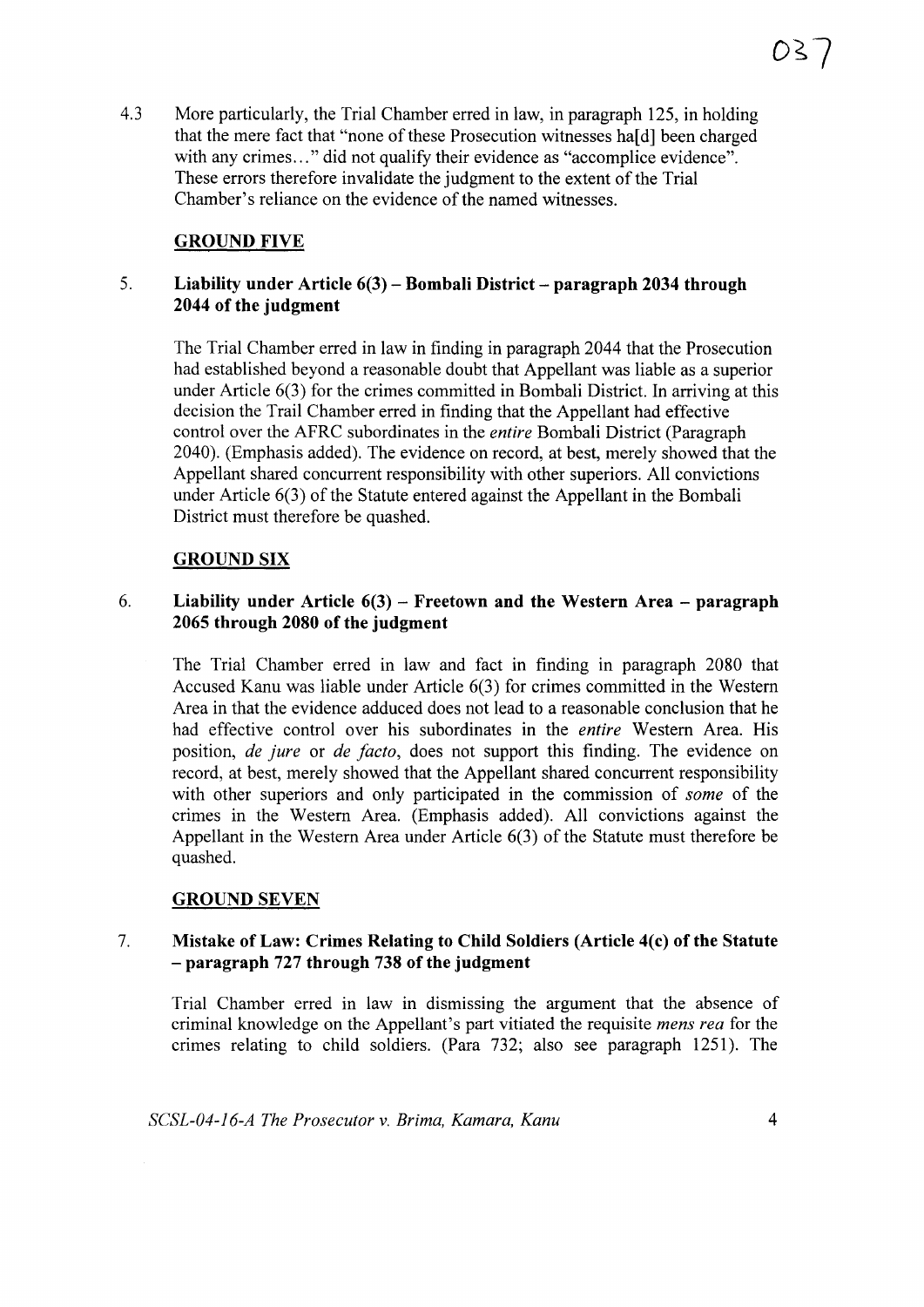conviction for conscripting children under the age of IS years must therefore be quashed.

## **GROUND EIGHT**

#### 8. **Cumulative Conviction - Chapter XII, paragraph 2099 - through 2111 of the judgment**

The Trial Chamber erred in law in paragraph 2108 in finding that it was permissible to convict an accused under Article 3(b) or 3(d), as well as the underlying crimes charged in Articles 3(a) (murder and mutilation) and Articles 3(e) (outrages upon personal dignity). This finding was premised on a yet another error of law that,"each of the acts under Count I and 2 have a materially distinct element, i.e. *the intention* terrorise or to collectively punish". (Emphasis added) All convictions against the Appellant under Article  $3(a)$  and  $3(d)$  must therefore be struck off and only those which contain an additional materially distinct element (Crimes under Article 3(b) and 3(d) be allowed to stand.

#### GROUND NINE

#### 9. **Responsibility for Crimes of Enslavement under Article 6(1) - paragraph 2089 through 2098 of the judgment**

The Trial Chamber erred in law and fact in paragraphs 2096 and 2097 in finding that the Appellant was responsible under Article 6(1) for planning the commission of the crime of sexual slavery and for planning the commission of conscription of children under the age of IS into the armed group or using them to participate actively in hostilities in the Bombali and the Western Area when there was no sufficient evidence on record to reasonable come to that conclusion. On that basis, the convictions against the Appellant on those charges must fall.

#### GROUND TEN

#### 10. **Joint Criminal Enterprise - Paragraph 56 through 85 of the judgment**

Having found in paragraph 85 that Joint Criminal Enterprise as a mode of criminal liability, the Indictment had been defectively pleaded, the Trial Chamber erred in law in not quashing the entire Indictment. The entire Indictment should have been quashed once joint criminal enterprise was discarded.

#### **C GROUNDS OF APPEAL RELATING TO SETENCE**

**In** sentencing the Appellant to single term of imprisonment of fifty years for all the Counts on which he was found guilty, credit being given to him for the period during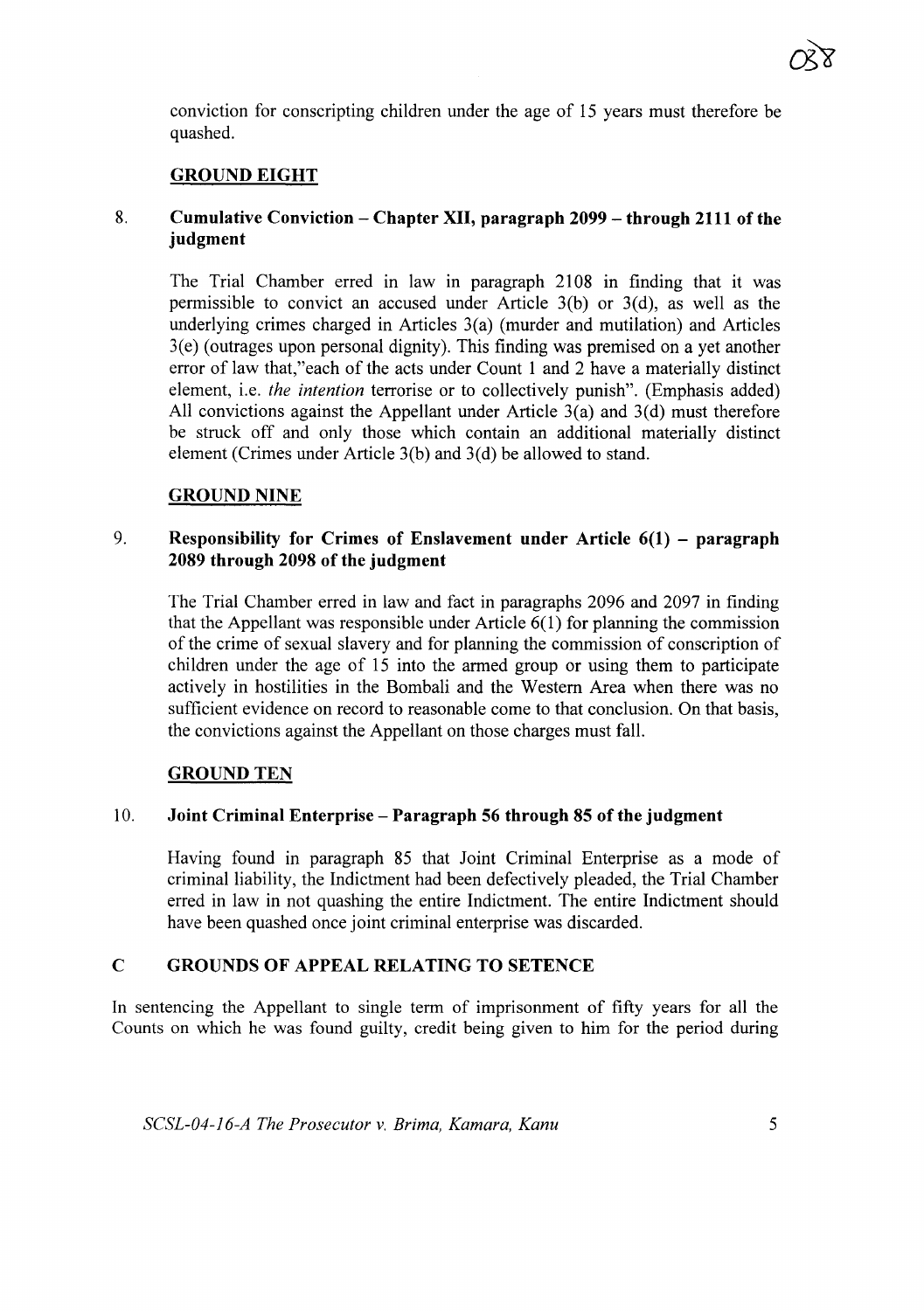which he was detained in custody pending trial, the Trial Chamber erred in law and/or fact in one or more of the following ways:

#### **GROUND ELEVEN**

11. The Trial Chamber generally failed to give adequate weight to the Appellant Kanu's mitigating circumstances. The sentence imposed is inordinately high and excessive it induces a sense of shock. The sentence effectively approximates a life term, which the legislators of the Statute deliberately excluded.

### **GROUND TWELVE**

12. The sentence unduly emphasizes the retributive and deterrent aspects of punishment and pays no regard whatsoever to the rehabilitative element, which should have instructed the court especially in the context of Sierra Leone. The sentence manifestly negates the spirit of reconciliation and reconstruction espoused in the Amnesty Agreement and evinced through the Truth and Reconciliation process.

### **GROUND THERTEEN**

13. More particularly, the Trial Chamber erred in paragraphs 137 and 138 in dismissing the argument that the Amnesty Agreement constituted a mitigating factor. The agreement should have been an indication to the court that the people of Sierra Leone, and the international community at large, were no longer bent on retribution but peace and reconciliation. While not a bar to Prosecution, the agreement should at least have been mitigatory.

#### **GROUND FOURTEEN**

14. The Trail Chamber erred in paragraphs 115 and 116 in dismissing the argument that the fact that the Appellant did not bear the "greatest responsibility" under Article 1(l) of the Statute constituted a mitigating factor. It is clear from the Statute and the preparatory documents that the intention of the legislators was to try those who bear the greatest responsibility, by virtue of their leadership position. Even if that not be jurisdictional requirement (which is respectfully contested), the fact that the Appellant did not fall into that category, should at least have been considered mitigatory.

#### **GROUND FIFTEEN**

 $<sup>1</sup>$  Sentencing Judgment (Disposition), p. 36</sup>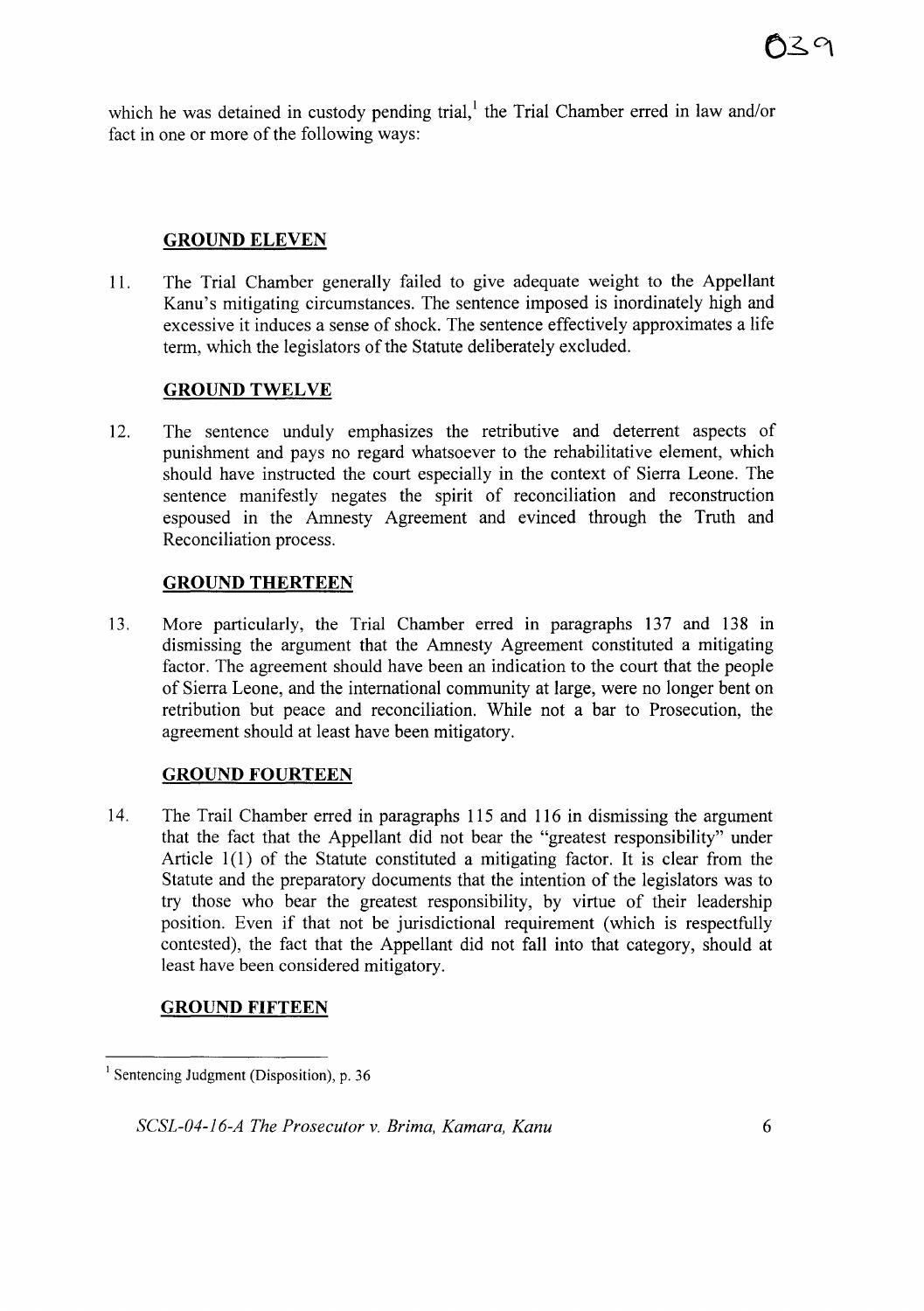15. The Trial Chamber erred in paragraphs 123 and 124 in disregarding the fact that there was general chaos in Freetown during the time that most the crimes were committed as a mitigating factor when there are established authorities that such factor generally constitutes mitigating circumstances. The Trial Chamber failed to establish why it had distinguished the present case.

## **GROUND SIXTEEN**

16. Having conceded in paragraph 25 that such factors as "the behavior or conduct of the accused subsequent to the conflict" or his "assistance to the detainees or victims" would constitute mitigating circumstances, the Trial Chamber erred in not recognizing the Appellant's positive contribution to the peace process after the war as a mitigating factor.

## GROUND SEVENTEEN

17. The Trial Chamber erred in paragraphs 125 and 126 in not finding the Appellant's lack of proper military training as a mitigating factor. The court, with all due respect, failed to appreciate that the point raised did not relate to the Appellant's (then Accused) culpability but that it was only raised in mitigation.

## **GROUND EIGHTEEN**

18. Similarly, with respect to Count 12 relating to the recruitment and training of child soldiers, the Trial Chamber erred in paragraph 127 and 128 in not finding the absence of criminal knowledge on the Appellant's part as a mitigating factor. Again the court, misconstrued the argument to be one relating to culpability when it was only raised in mitigation.

# **GROUND NINETEEN**

19. The Trial Chamber erred in not applying the principle of 'hierarchy of relative criminality' in sentencing the Appellant. The Appellant notes that as a general sentencing principle, heavier penalties should be imposed on those who have committed the gravest crimes and whose responsibility for those crimes is highest and submits that it was therefore incumbent upon the court in sentencing, the then 3 Accused, to develop an appropriate tariff reflecting their varying culpability given their relative roles and their respective positions of authority.

## **GROUND TWENTY**

20. Had the Trial Chamber not erred in anyone or more of the above grounds, it would not have passed so harsh a sentence against the Appellant Kanu. It would have passed a lesser penalty commensurate with the Appellant's degree of blameworthiness.